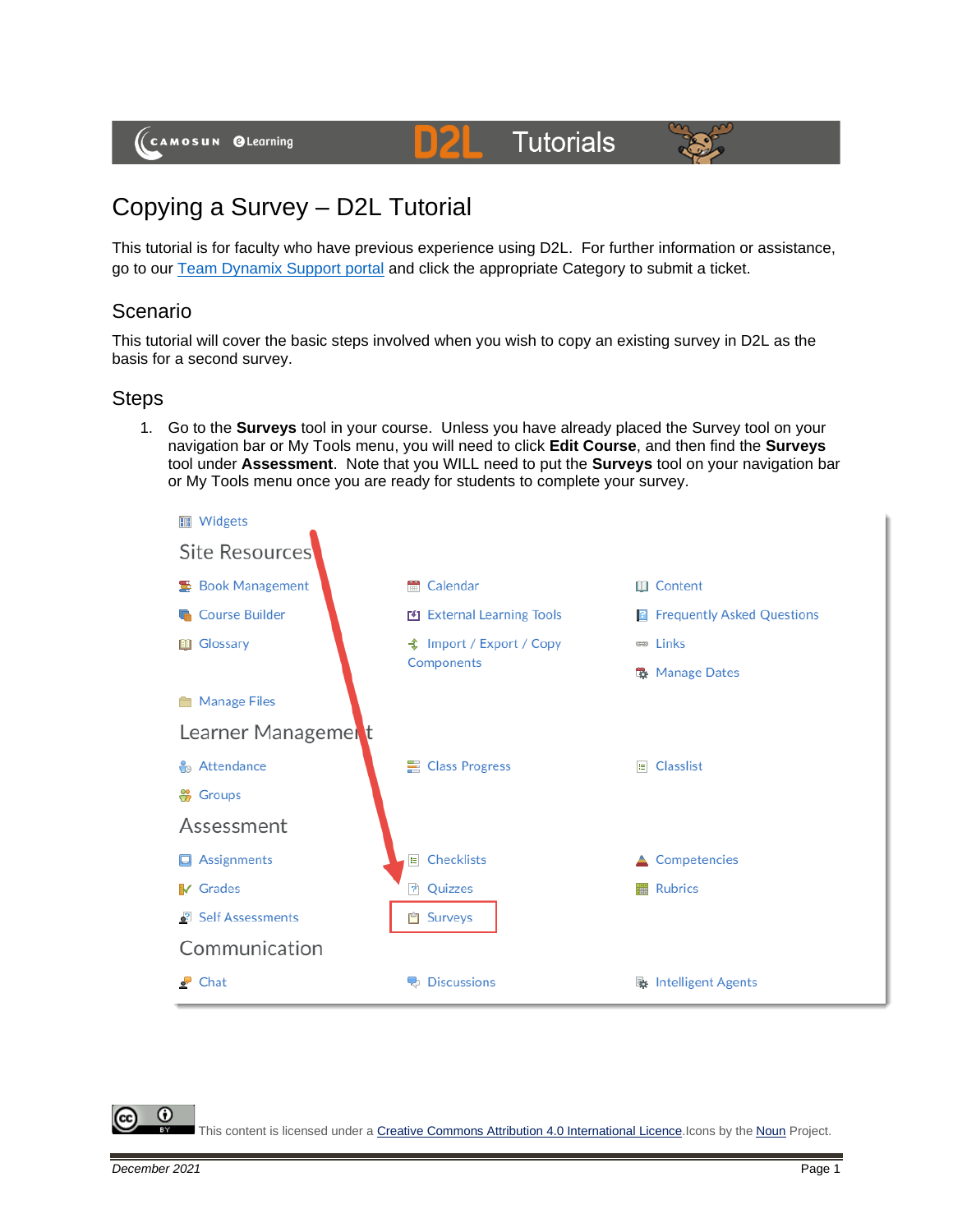#### **Training Course 03** Course Media **Course Home** My Tools  $\sim$ Collaborate My Media More **Manage Surveys** Question Library  $\odot$  Help **Edit Categories New Survey** More Actions  $\blacktriangleright$ Preview: **By Availability** Apply  $\checkmark$ Copy Reorder **Bulk Edit** Make Visible to Users ∩ Current Surveys Hide from Users Course Feedback v ∩ Delete

#### 2. Click **More Actions** and select **Copy**.

3. In the **Survey to Copy** drop-down, select the survey you wish to copy.

| Training Course 03 Course Home                                                                                                                 |              | My Tools $\sim$ | Collaborate Course Media | My Media | More $\sim$ |
|------------------------------------------------------------------------------------------------------------------------------------------------|--------------|-----------------|--------------------------|----------|-------------|
| <b>Copy Survey</b>                                                                                                                             |              |                 |                          |          |             |
| <b>Survey to Copy</b><br>-- Select a survey to copy --<br>-- Select a s' vey to copy --<br>Current S <sub>veys</sub><br><b>Course Feedback</b> | $\checkmark$ |                 |                          |          |             |
| <b>Hide from Users</b><br>$\checkmark$                                                                                                         |              |                 |                          |          |             |
| Edit Survey after copy completes                                                                                                               |              |                 |                          |          |             |
| <b>Save</b><br>Cancel                                                                                                                          |              |                 |                          |          |             |

This content is licensed under [a Creative Commons Attribution 4.0 International Licence.I](https://creativecommons.org/licenses/by/4.0/)cons by the [Noun](https://creativecommons.org/website-icons/) Project.

 $\odot$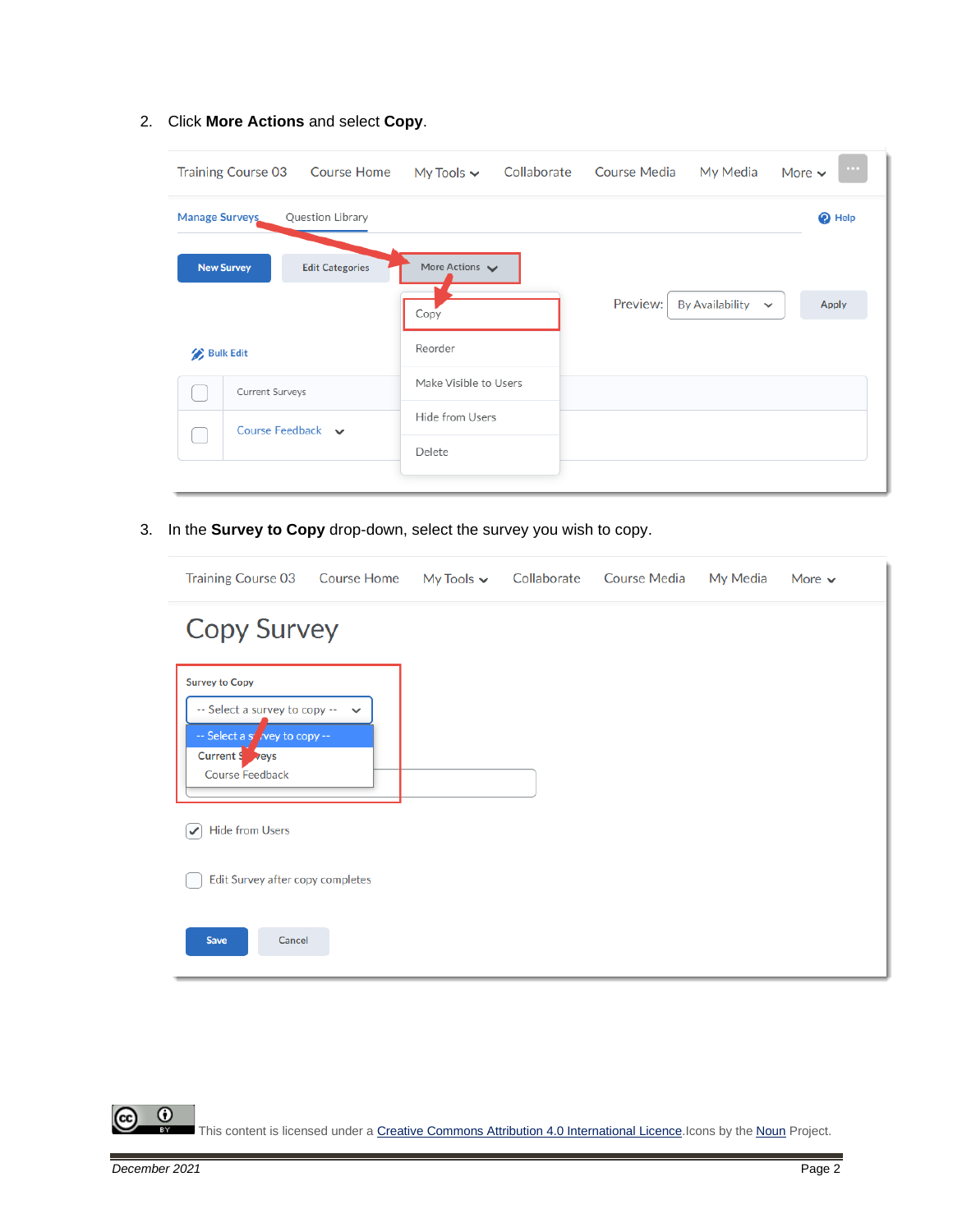4. Give your New Survey a **Name**. If you select **Edit Survey after copy completes**, you will go directly to the editing area. Note that your copy will automatically be set as hidden from students. Click **Save.**

| Training Course 03  Course Home   My Tools v   Collaborate   Course Media |              |  |  |
|---------------------------------------------------------------------------|--------------|--|--|
| <b>Copy Survey</b>                                                        |              |  |  |
| <b>Survey to Copy</b><br><b>Course Feedback</b>                           | $\checkmark$ |  |  |
| New Survey Name*                                                          |              |  |  |
| Course Feedback Week 4                                                    |              |  |  |
| Hide from Users                                                           |              |  |  |
| Edit Su vey after copy completes                                          |              |  |  |
| <b>Save</b><br>Cancel                                                     |              |  |  |

5. To edit your copy later, click the down arrow next to your new copy and select **Edit**.

| <b>Training Course 03</b><br><b>Course Home</b>  | My Tools $\sim$                                 | Collaborate | <b>Course Media</b> | My Media                              | More $\sim$       |
|--------------------------------------------------|-------------------------------------------------|-------------|---------------------|---------------------------------------|-------------------|
| <b>Question Library</b><br><b>Manage Surveys</b> |                                                 |             |                     |                                       | <sup>O</sup> Help |
| <b>New Survey</b><br><b>Edit Categories</b>      | More Actions<br>Edit                            |             | Preview:            | <b>By Availability</b><br>$\check{~}$ | <b>Apply</b>      |
| <b>Bulk Edit</b>                                 | Make Visible to Users<br>P <sub>1</sub><br>view |             |                     |                                       |                   |
| Current Survey                                   | ports<br>F                                      |             |                     |                                       |                   |
| <b>Course Feedback</b>                           | tatistics                                       |             |                     |                                       |                   |
| Course Feedback Week $4 \times 4$                | ∲                                               |             |                     |                                       |                   |
|                                                  |                                                 |             |                     |                                       |                   |

 $\overline{0}$ This content is licensed under [a Creative Commons Attribution 4.0 International Licence.I](https://creativecommons.org/licenses/by/4.0/)cons by the [Noun](https://creativecommons.org/website-icons/) Project.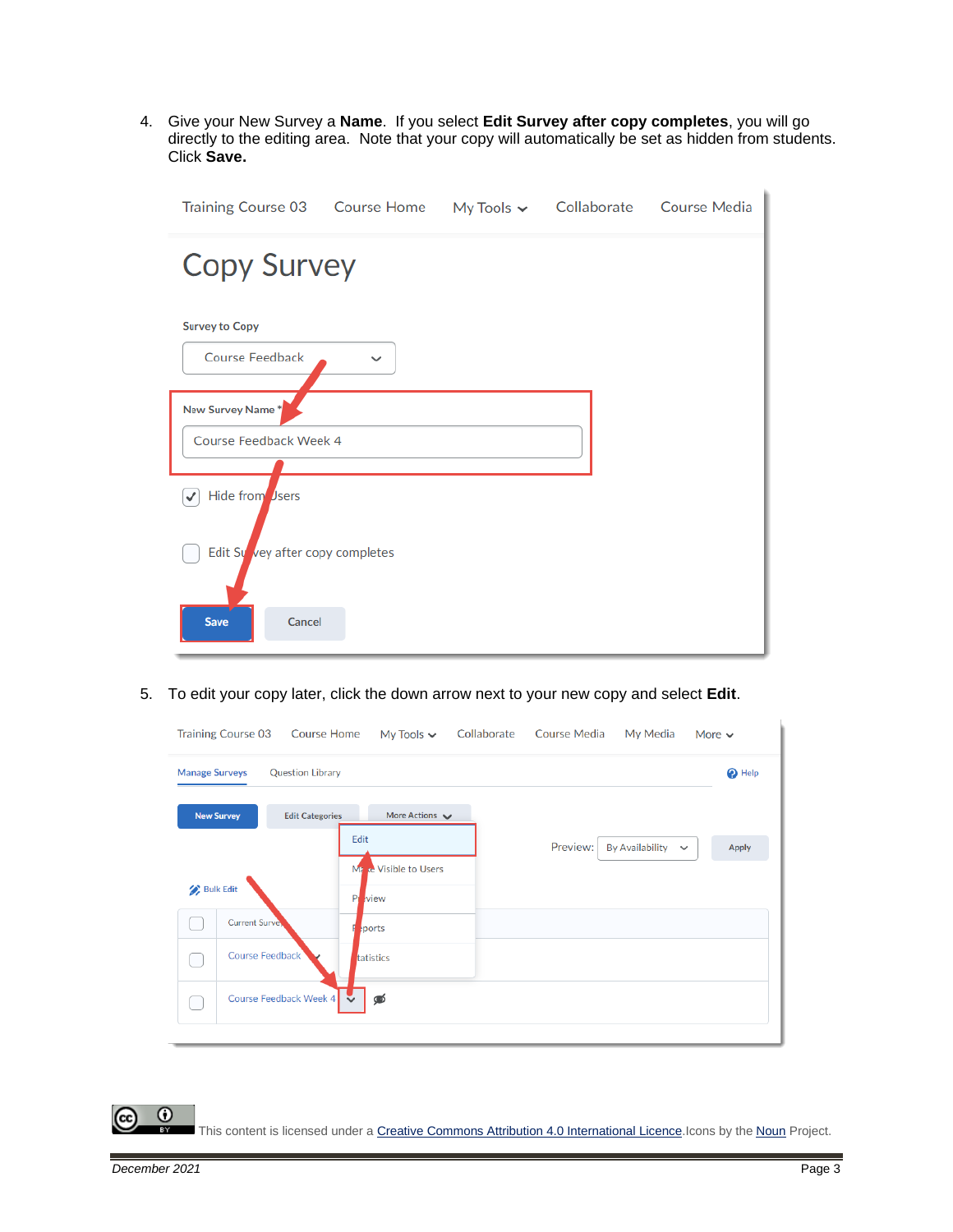6. Make any changes to the survey you like and click **Save and Close**. NOTE: If your original survey was anonymous, your copy will be as well, and you will be unable to change this setting.

| Edit Survey - Course Feedback Week 4 .                                                                                           |  |  |  |  |  |  |
|----------------------------------------------------------------------------------------------------------------------------------|--|--|--|--|--|--|
| Properties<br>Restrictions<br>Objectives<br>Reports Setup                                                                        |  |  |  |  |  |  |
| General<br>Name*<br>Course Feedback Week 4                                                                                       |  |  |  |  |  |  |
| Category<br>[add category]<br>no category $\sim$<br>๏                                                                            |  |  |  |  |  |  |
| Feedback<br>give instant feedback<br>⋒                                                                                           |  |  |  |  |  |  |
| Anonymous<br>make results anonymous<br>✓<br>⋒                                                                                    |  |  |  |  |  |  |
| <b>Survey Questions</b>                                                                                                          |  |  |  |  |  |  |
| Questions per page:<br>ℯ<br>Apply                                                                                                |  |  |  |  |  |  |
| Prevent moving backwards through pages<br>Paging:<br>◉                                                                           |  |  |  |  |  |  |
| Shuffle questions at the survey level<br>Also shuffles sections at the survey level. Do<br>not cascade to sub-sections.          |  |  |  |  |  |  |
| Add/Edit Questions<br>EA<br>values                                                                                               |  |  |  |  |  |  |
| Page Name                                                                                                                        |  |  |  |  |  |  |
| st valuable part(s) of the FLO Workshop was (w<br>Q1. Thf<br>1<br><b>Save and Close</b><br>Save<br>Cancel<br>ving changes to the |  |  |  |  |  |  |

 $\overline{\odot}$ (cc This content is licensed under [a Creative Commons Attribution 4.0 International Licence.I](https://creativecommons.org/licenses/by/4.0/)cons by the [Noun](https://creativecommons.org/website-icons/) Project.

÷